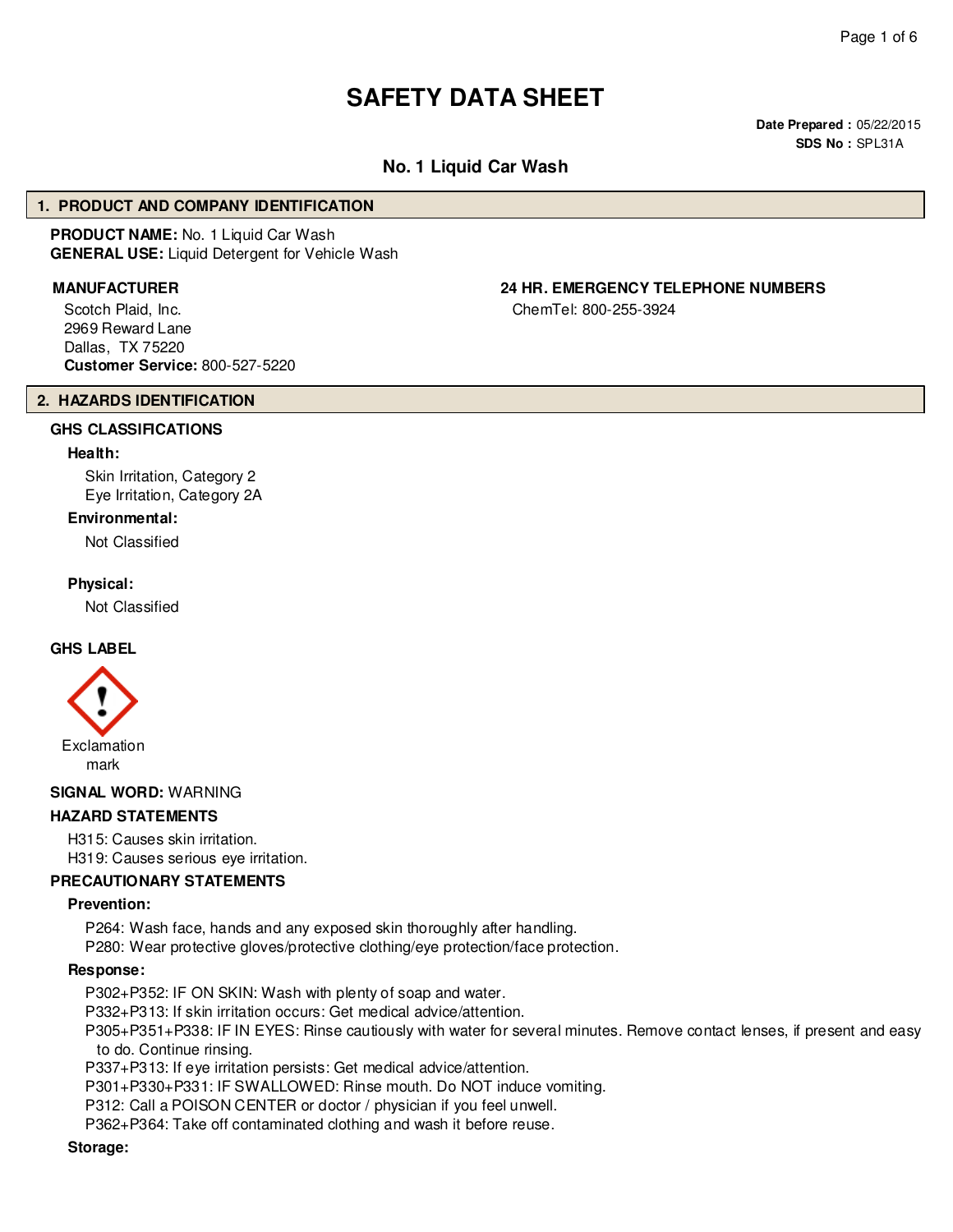P102: Keep out of reach of children.

P234: Keep only in original packaging.

## **Disposal:**

P501: Dispose of contents/container to an approved waste disposal plant.

## **POTENTIAL HEALTH EFFECTS**

**EYES:** Contact causes severe eye irritation.

**SKIN:** Causes skin irritation

## **SKIN ABSORPTION: None Expected.**

**INGESTION:** May cause irritation of the mucous membranes.

**INHALATION:** Inhalation may cause irritation to mucous membranes.

## **MEDICAL CONDITIONS AGGRAVATED:** None known.

## **3. COMPOSITION / INFORMATION ON INGREDIENTS**

| $Wt.\%$ | <b>CAS</b>           |
|---------|----------------------|
|         | 5 - 15   251 55-30-0 |
| $-5$    | $64-02-8$            |
|         |                      |

## **4. FIRST AID MEASURES**

**EYES:** Immediately flush eyes with plenty of water. Get medical attention, if irritation persists.

**SKIN:** Wash with soap and water. Get medical attention if irritation develops or persists.

**INGESTION:** Do NOT induce vomiting. Never give anything by mouth to an unconscious person. Rinse mouth with water. Consult a physician.

**INHALATION:** Remove victim to fresh air. If irritation persists, get medical attention.

## **SIGNS AND SYMPTOMS OF OVEREXPOSURE**

**EYES:** Contact causes serious eye irritation.

**SKIN:** Contact causes skin irritation.

**INGESTION:** May cause headache and nausea.

**INHALATION:** May cause irritation to mucous membranes.

**ACUTE EFFECTS:** Eye contact may cause stinging, tearing, redness and blurred vision. Skin contact may cause redness and irritation.

**CHRONIC EFFECTS:** None known.

**NOTES TO PHYSICIAN:** Treat symptomatically

## **5. FIRE FIGHTING MEASURES**

**FLAMMABLE CLASS:** Not flammable or combustible

**EXTINGUISHING MEDIA:** Use dry chemical, carbon dioxide, water spray (fog) or foam when fighting fires involving this material. **EXPLOSION HAZARDS:** None

**FIRE FIGHTING PROCEDURES:** Use fire fighting measures that are appropriate for the local circumstance and the surrounding environment.

**FIRE FIGHTING EQUIPMENT:** Use personal protective equipment

**HAZARDOUS DECOMPOSITION PRODUCTS:** Oxides of Carbon and Nitrogen

## **6. ACCIDENTAL RELEASE MEASURES**

**SMALL SPILL:** After removal, flush contaminated area thoroughly with water.

**LARGE SPILL:** Dike spilled material or otherwise contain material to ensure runoff does not reach into soil, ditches, sewers and / or groundwater. Transfer material into suitable containers for proper disposal in accordance with local, state and federal regulations.

## **ENVIRONMENTAL PRECAUTIONS**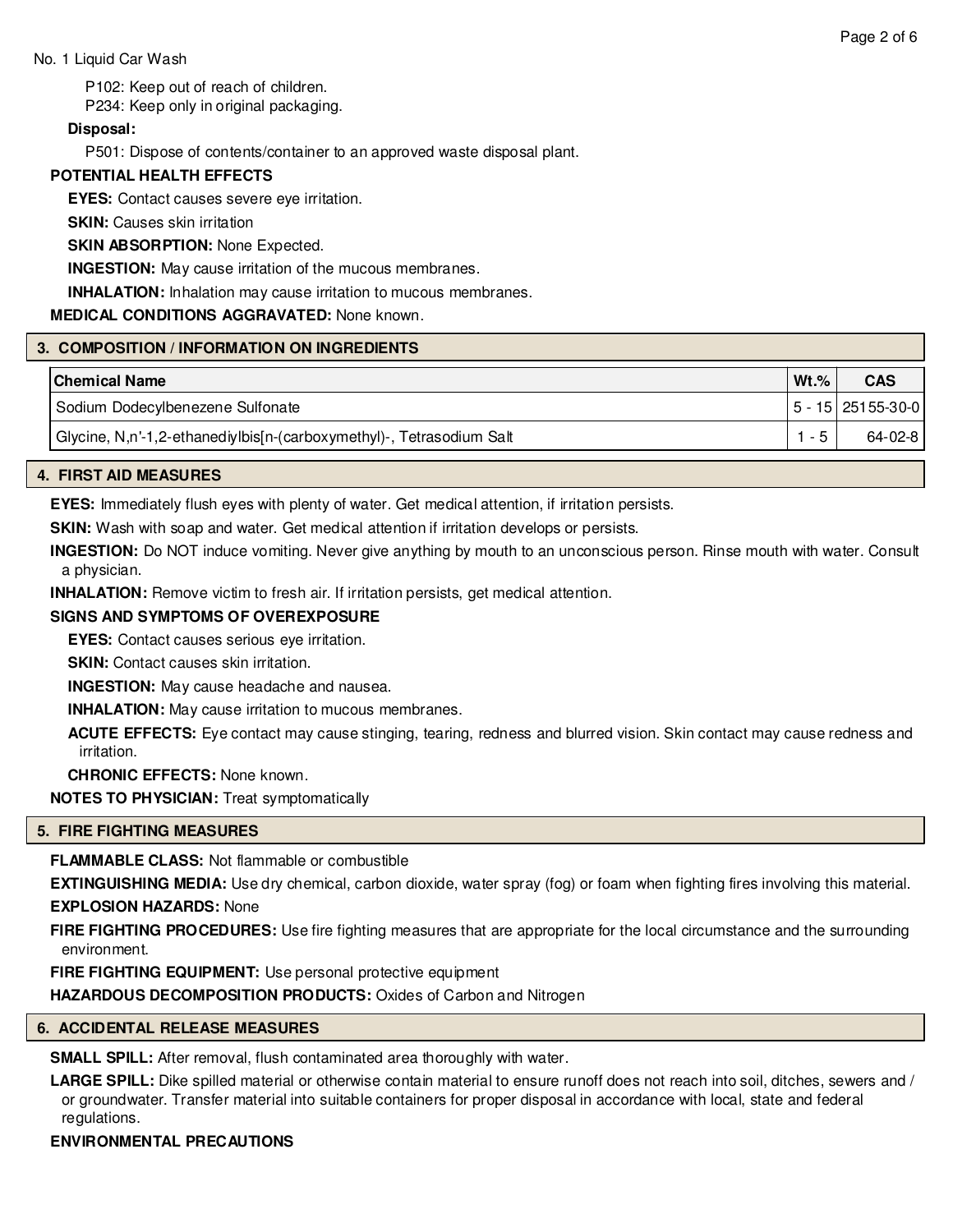**WATER SPILL:** Do not allow material to contaminate waterways.

**LAND SPILL:** Do not allow material to contaminate the soil.

**GENERAL PROCEDURES:** Ensure clean-up is conducted by trained personnel only. Refer to protective measures listed in Sections 7 and 8.

**SPECIAL PROTECTIVE EQUIPMENT:** For personal protection see section 8.

**COMMENTS:** Inform appropriate managerial or supervisory personnel of all environmental releases. Prevent further leakage or spillage if safe to do so.

## **7. HANDLING AND STORAGE**

**GENERAL PROCEDURES:** Handle in accordance with good industrial hygiene and safety procedures. Use personal protection recommended in Section 8. Follow all product label instructions.

**HANDLING:** Follow all SDS/label precautions even after container is emptied because it may retain product residues.

**STORAGE:** Keep out of reach of children. Store in original container in a cool, dry and well ventilated area.

## **8. EXPOSURE CONTROLS / PERSONAL PROTECTION**

## **EXPOSURE GUIDELINES**

| OSHA HAZARDOUS COMPONENTS (29 CFR1910.1200) |             |                        |                     |  |  |  |  |
|---------------------------------------------|-------------|------------------------|---------------------|--|--|--|--|
|                                             |             | <b>EXPOSURE LIMITS</b> |                     |  |  |  |  |
|                                             |             |                        | <b>Supplier OEL</b> |  |  |  |  |
| <b>Chemical Name</b>                        |             | ppm                    | mg/m <sup>3</sup>   |  |  |  |  |
| Sodium Dodecylbenezene Sulfonate            | <b>TWA</b>  | ΝL                     | <b>NL</b>           |  |  |  |  |
|                                             | <b>STEL</b> | <b>NL</b>              | <b>NL</b>           |  |  |  |  |

**ENGINEERING CONTROLS:** None usually needed.

## **PERSONAL PROTECTIVE EQUIPMENT**

**EYES AND FACE:** Safety glasses with side shields.

**SKIN:** Chemical resistant gloves.

**RESPIRATORY:** No personal respiratory equipment normally required.

**PROTECTIVE CLOTHING:** Wear suitable protective clothing to prevent contact with skin.

**WORK HYGIENIC PRACTICES:** Wash contaminated clothing before reuse. Wash face, hands and any exposed skin thoroughly after handling.

**OTHER USE PRECAUTIONS:** Protective clothing and equipment should be in accordance with 29 CFR 1910.132 and 1910.133. **COMMENTS:** Eyewash stations and safety showers should always be in place where chemicals are handled and stored.

## **9. PHYSICAL AND CHEMICAL PROPERTIES**

**PHYSICAL STATE:** Liquid **ODOR:** Slight **ODOR THRESHOLD:** Not determined for this mixture. **APPEARANCE:** Clear liquid **COLOR:** Colorless to amber. **pH:** 10.5 to 11.5 (full strength) **PERCENT VOLATILE:** (w/w) 70-80% mostly as water. **FLASH POINT AND METHOD:** Non Flammable **FLAMMABLE LIMITS:** Non Flammable **AUTOIGNITION TEMPERATURE:** No data available for this mixture. **VAPOR PRESSURE:** No data available for this mixture. **VAPOR DENSITY:** No data available for this mixture. **BOILING POINT:** Near that of water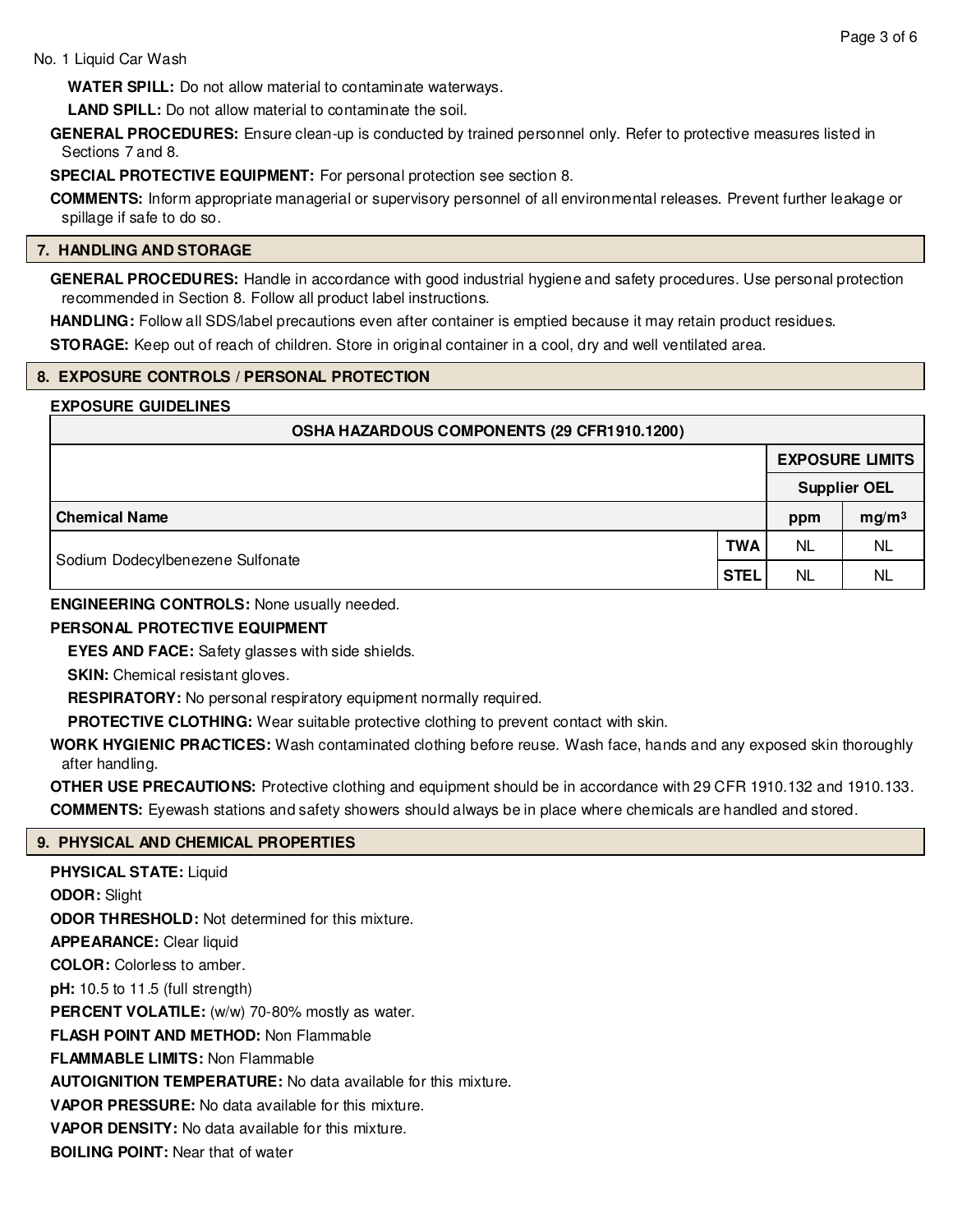**FREEZING POINT:** Near that of water. **THERMAL DECOMPOSITION:** No data available for this mixture. **SOLUBILITY IN WATER:** Complete **EVAPORATION RATE:** Near that of water. **SPECIFIC GRAVITY:** 1.05 to 1.060 g/ml **VISCOSITY #1:** 40 to 60 cP at 24°C (72°F) **(VOC):** 0.500 to 1.000 (Weight %) **OXIDIZING PROPERTIES:** This product is not classified as oxidizing

## **10. STABILITY AND REACTIVITY**

**REACTIVITY:** Stable under normal conditions.

**HAZARDOUS POLYMERIZATION:** Will not occur.

**STABILITY:** Stable under normal conditions.

**CONDITIONS TO AVOID:** Excessive heat or cold.

**POSSIBILITY OF HAZARDOUS REACTIONS:** No dangerous reaction known under conditions of normal use.

**HAZARDOUS DECOMPOSITION PRODUCTS:** Oxides of Carbon and Nitrogen.

**INCOMPATIBLE MATERIALS:** Strong oxidizing agents, strong reducing agents, bases and certain metals.

## **11. TOXICOLOGICAL INFORMATION**

## **ACUTE**

| <b>Chemical Name</b>                                                 | ORAL LD <sub>50</sub> | <b>DERMAL LD<sub>50</sub></b> | <b>INHALATION</b><br>$LC_{50}$ |
|----------------------------------------------------------------------|-----------------------|-------------------------------|--------------------------------|
| Sodium Dodecylbenezene Sulfonate                                     | $1080$ mg/kg<br>(rat) | $>$ 2000 mg/kg<br>(rabbit)    | 6.41 mg/l (rat)<br>Aerosol     |
| Glycine, N,n'-1,2-ethanediylbis[n-(carboxymethyl)-, Tetrasodium Salt | 3030 mg/kg<br>(rat)   | $> 5000$ mg/kg<br>(rabbit)    | Not determined                 |

**EYE EFFECTS:** Causes serious eye irrtation.

**SKIN EFFECTS:** Causes skin irritation.

**CHRONIC:** Health injuries are not known or expected under normal use.

## **CARCINOGENICITY**

- **IARC:** No ingredient in this product is present at levels greater than or equal to 0.1% is identified as a probable, possible or confirmed human carcinogen by IARC.
- **NTP:** No ingredient in this product is present at levels greater than or equal to 0.1% is identified as a known or anticipated carcinogen by NTP.
- **OSHA:** No ingredient in this product is present at levels greater than or equal to 0.1% is identified as a carcinogen or potential carcinogen by OSHA.

**REPEATED DOSE EFFECTS:** No data available for this mixture.

**IRRITATION:** Skin and eye irritation.

**SENSITIZATION:** No data available for this mixture.

**NEUROTOXICITY:** No data available for this mixture.

**GENETIC EFFECTS:** No data available for this mixture.

**REPRODUCTIVE EFFECTS:** No data available for this mixture.

**TARGET ORGANS:** No data available for this mixture.

**TERATOGENIC EFFECTS:** No data available for this mixture.

**MUTAGENICITY:** No data available for this mixture.

**SYNERGISTIC MATERIALS:** No data available for this mixture.

**12. ECOLOGICAL INFORMATION**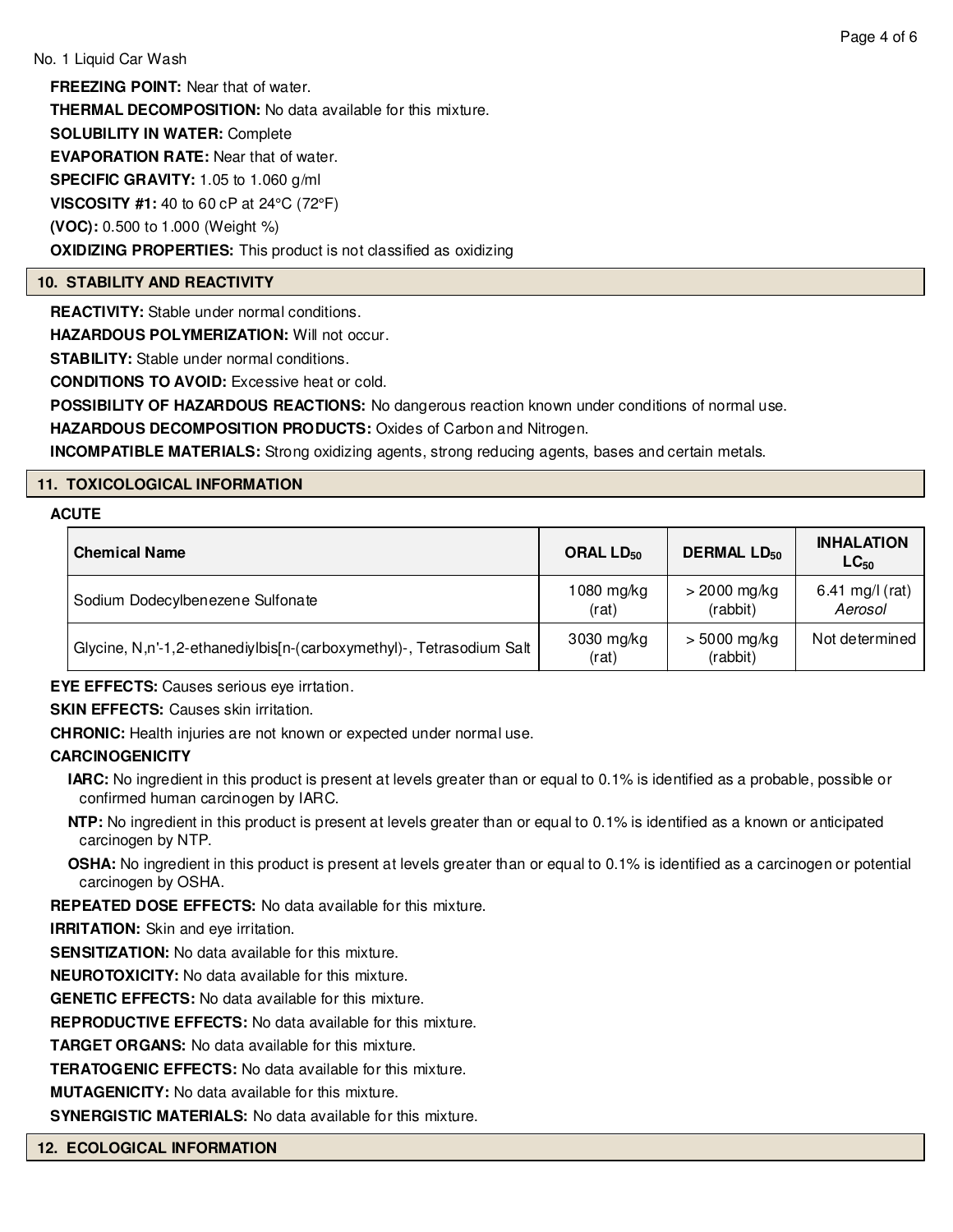**ECOTOXICOLOGICAL INFORMATION:** Toxic to aquatic life with long lasting effects.

**BIOACCUMULATION/ACCUMULATION:** The potential for bioconcentration in organisms is low.

**AQUATIC TOXICITY (ACUTE):** No data available for this mixture.

**CHEMICAL FATE INFORMATION:** This product is expected to be readily biodegradable.

## **13. DISPOSAL CONSIDERATIONS**

**DISPOSAL METHOD:** Follow all Federal, State and Local Regulations appropriate for this material.

**PRODUCT DISPOSAL:** Wastewater resulting from this product should be directed to a proper waste water treatment facility.

**EMPTY CONTAINER:** Empty containers should be taken to an approved waste handling site for recycling or disposal. Do not reuse empty containers.

## **14. TRANSPORT INFORMATION**

## **DOT (DEPARTMENT OF TRANSPORTATION)**

**PROPER SHIPPING NAME:** Not regulated as dangerous goods.

## **ROAD AND RAIL (ADR/RID)**

**PROPER SHIPPING NAME:** Not dangerous goods.

**COMMENTS:** The shipper / consignor / sender is responsible to ensure that the packaging, labeling and markings are in compliance with the selected mode of transport.

## **15. REGULATORY INFORMATION**

## **UNITED STATES**

## **SARA TITLE III (SUPERFUND AMENDMENTS AND REAUTHORIZATION ACT)**

**311/312 HAZARD CATEGORIES:** Acute Health Hazard

## **FIRE:** No **PRESSURE GENERATING:** No **REACTIVITY:** No **ACUTE:** Yes **CHRONIC:** No

**313 REPORTABLE INGREDIENTS:** This product does not contain any chemical components that exceed the threshold (De Minimis) reporting levels established by SARA Title III, Section 313.

## **302/304 EMERGENCY PLANNING**

**EMERGENCY PLAN:** No chemicals in this product are subject to the reporting requirements of SARA Title III, Section 302.

## **CERCLA (COMPREHENSIVE ENVIRONMENTAL RESPONSE, COMPENSATION, AND LIABILITY ACT)**

| <b>Chemical Name</b>                          | $Wt$ .%       | <b>CERCLA</b><br><b>RQ</b> |
|-----------------------------------------------|---------------|----------------------------|
| <sup>I</sup> Sodium Dodecylbenezene Sulfonate | $5 -$<br>15 i | ,000                       |

## **TSCA (TOXIC SUBSTANCE CONTROL ACT)**

**TSCA REGULATORY:** All ingredients are listed.

**CALIFORNIA PROPOSITION 65:** This product contains trace amounts of Ethylene Oxide. CAS# 75-21-8

**OSHA HAZARD COMM. RULE:** This product is a "Hazardous Chemical" as defined by the OSHA Hazard Communication Standard, 29 CFR 1910.1200.

## **16. OTHER INFORMATION**

**REASON FOR ISSUE:** New SDS format

**Date Prepared:** 05/22/2015